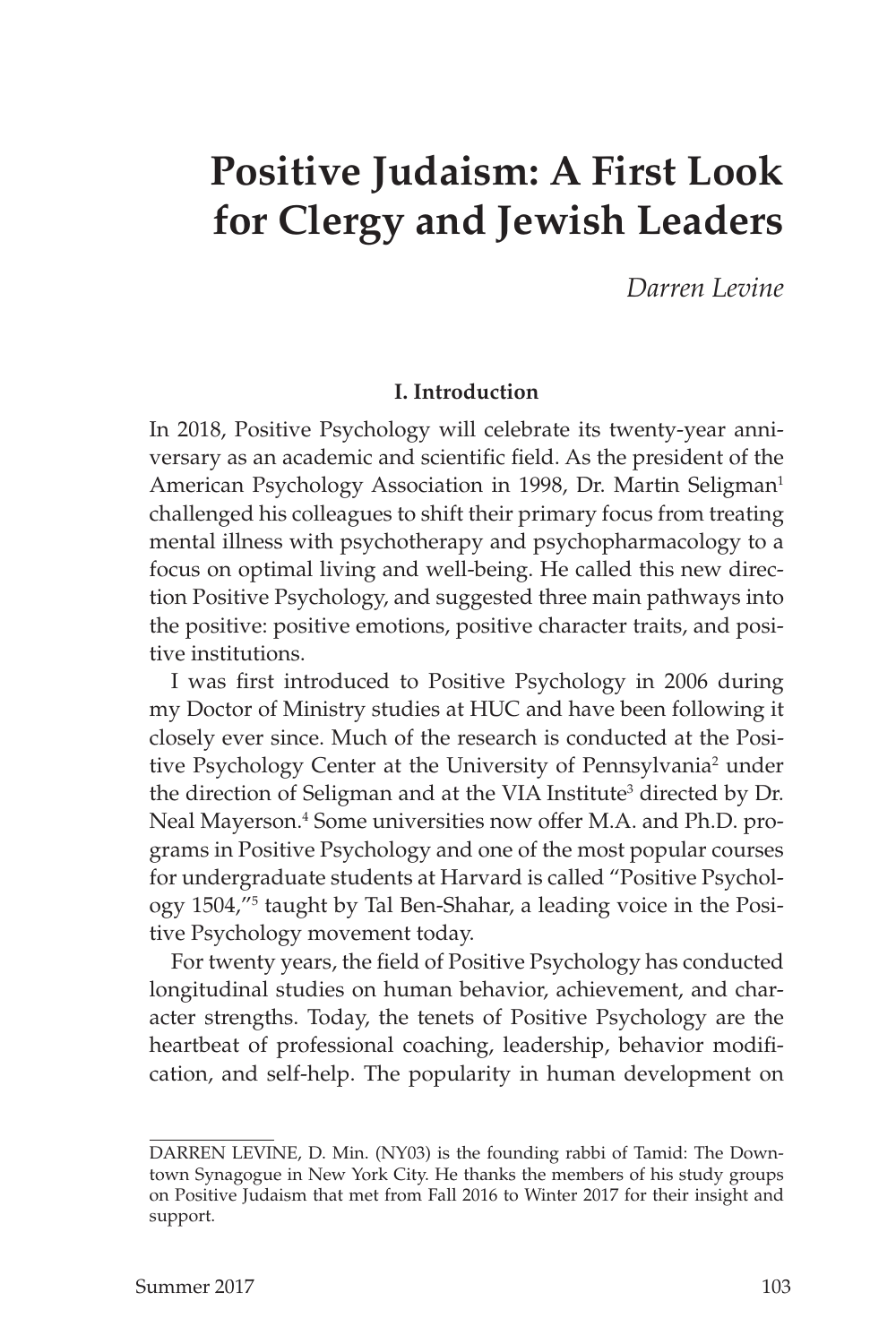resilience, optimism, well-being, and happiness all stem from the field of Positive Psychology.6

There is much that Jewish professionals should know about the field of Positive Psychology as it deals primarily with research and findings related to well-being, happiness, and the proven factors that lead people to living lives of meaning. Since clergy and educators have the well-being of the individuals and communities we serve at the center of our work, a knowledge of this field is critical.

My belief is that Judaism and Positive Psychology make the perfect *shiduch*. Both are focused on living a life of meaning and achieving higher levels of well-being. I use a set framework called the VIA Classification of Strengths (see below) as the basis for the core traits and values of Positive Judaism. I have paired each virtue and strength in the VIA Classification with their corresponding Jewish values, biblical teachings, and Jewish practices to present the VIA Classification of Strengths from a Jewish context.

My theory is that when clergy and educators let these values guide their work with individuals and communities, the impact on people will be increased positive emotion, improved relationships, and accelerated personal achievement. People will not only be more confident, optimistic, open to diversity, and able to learn lessons from hardship, but they will also experience their work as a calling, act and think with purpose, contribute and help, appreciate family and friends, and act generously.<sup>7</sup> As a result, our communities will become more vibrant and engaging—full of thriving people seeking to grow themselves, their families, and our communities from the place of Jewish values.

This is not the first time a code of virtues (10/613 Commandments, *Shulchan Aruch*, *Mishneh Torah*, *Mapah*, etc.) has attempted to enhance Jewish living, but it is the first time that psychometric research and the science of human flourishing has been brought together *b'dibur echad* (in one breath).

#### **II. Positive Psychology**

Positive psychology has been conceptualized as the scientific study of the conditions and processes that contribute to flourishing or optimal functioning.8 It began with a question: Is there a universal set of human qualities that can be measured? After major longitudinal research studies and data culled from over fifty-two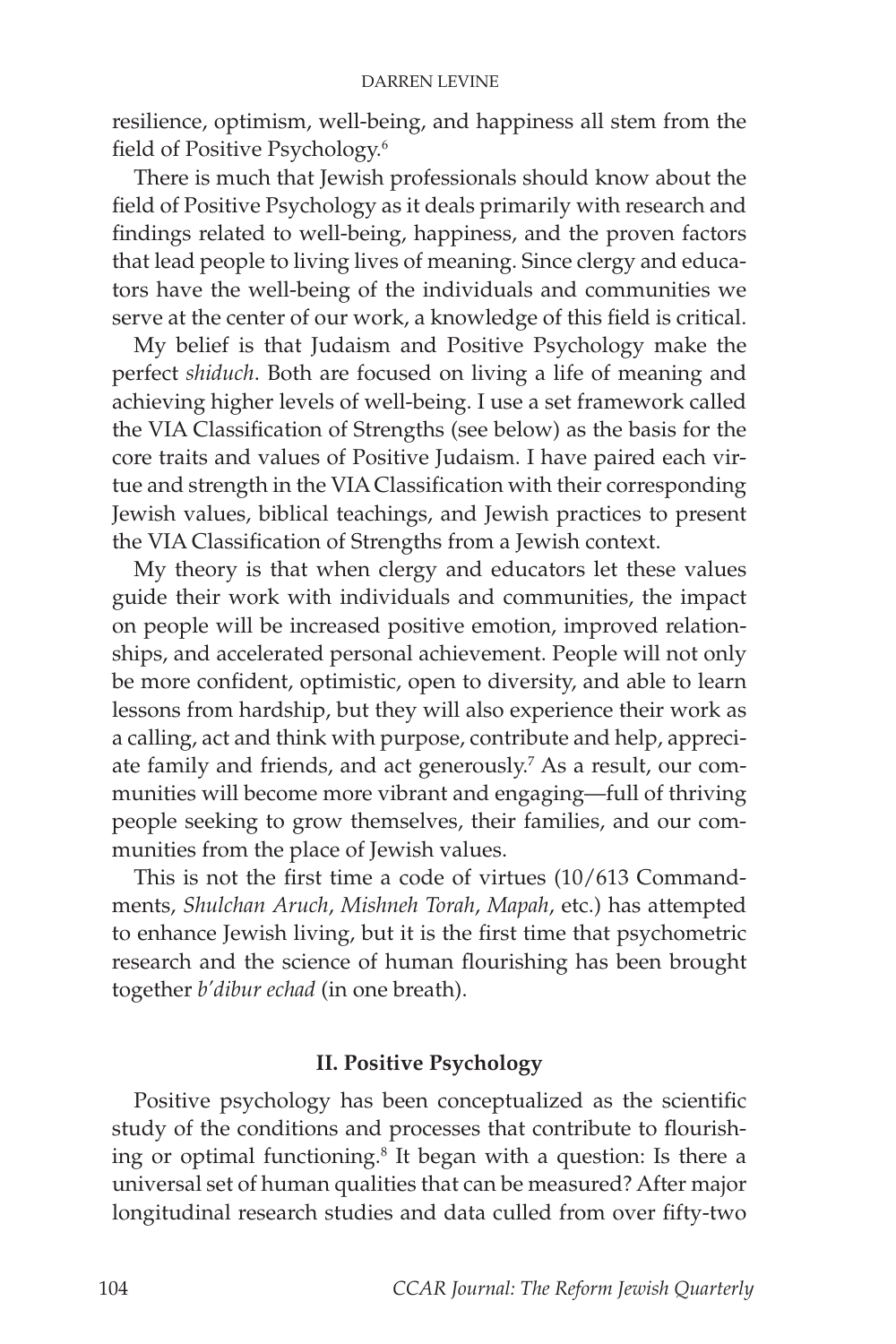countries the answer is found in the VIA Classification of Strengths (Park and Peterson, 2006; Peterson and Seligman, 2004).9

Within the science of well-being, five elements have been shown to differentiate a thriving life from one spent suffering: career well-being, social well-being, financial well-being, physical wellbeing, and community well-being.<sup>10</sup> Since it has been proven that people can influence their own lives to achieve greater levels of well-being, we clergy and educators should use this knowledge of strengths to lead people and our communities to achieve greater levels of well-being. The founders of Positive Psychology said:

"We believe that a psychology of positive human functioning will arise, which achieves scientific understanding and effective interventions to build thriving individuals, families and communities." Unlike traditional psychology with its primary focus on treating mental illness through psychotherapy, psychopharmacology, and related cognitive interventions, the goal of positive psychology is primarily concerned with optimal living, nurturing genius and talent, and using research to make life more fulfilling. Positive psychology brings attention to the possibility that focusing only on disorder could result in a partial, and limited, understanding of a person's whole being and life goals.<sup>11</sup>

The categories that lead people to achieve optimal living and the values that make life more fulfilling are comprised of twenty-four character strengths that fall under six broad virtue categories: wisdom, courage, humanity, justice, temperance, and transcendence (see Table  $1$ ).<sup>12</sup>

This inventory has primarily been applied to an individual's well-being and life satisfaction but my theory is that it can also be applied to groups, specifically in the way that groups practice their religion.

## **III. Positive Psychology and Religion**

Positive Psychology is pro-religion and acknowledges the added value of cultural affiliation and the spiritual life in a person's overall health. Numerous studies have examined the relation of religiousness and mental health, psychological distress, and other variables related to well-being using a variety of measures.<sup>13</sup> It has been shown that religious people are happier and more satisfied with life than nonreligious individuals, most likely because it's in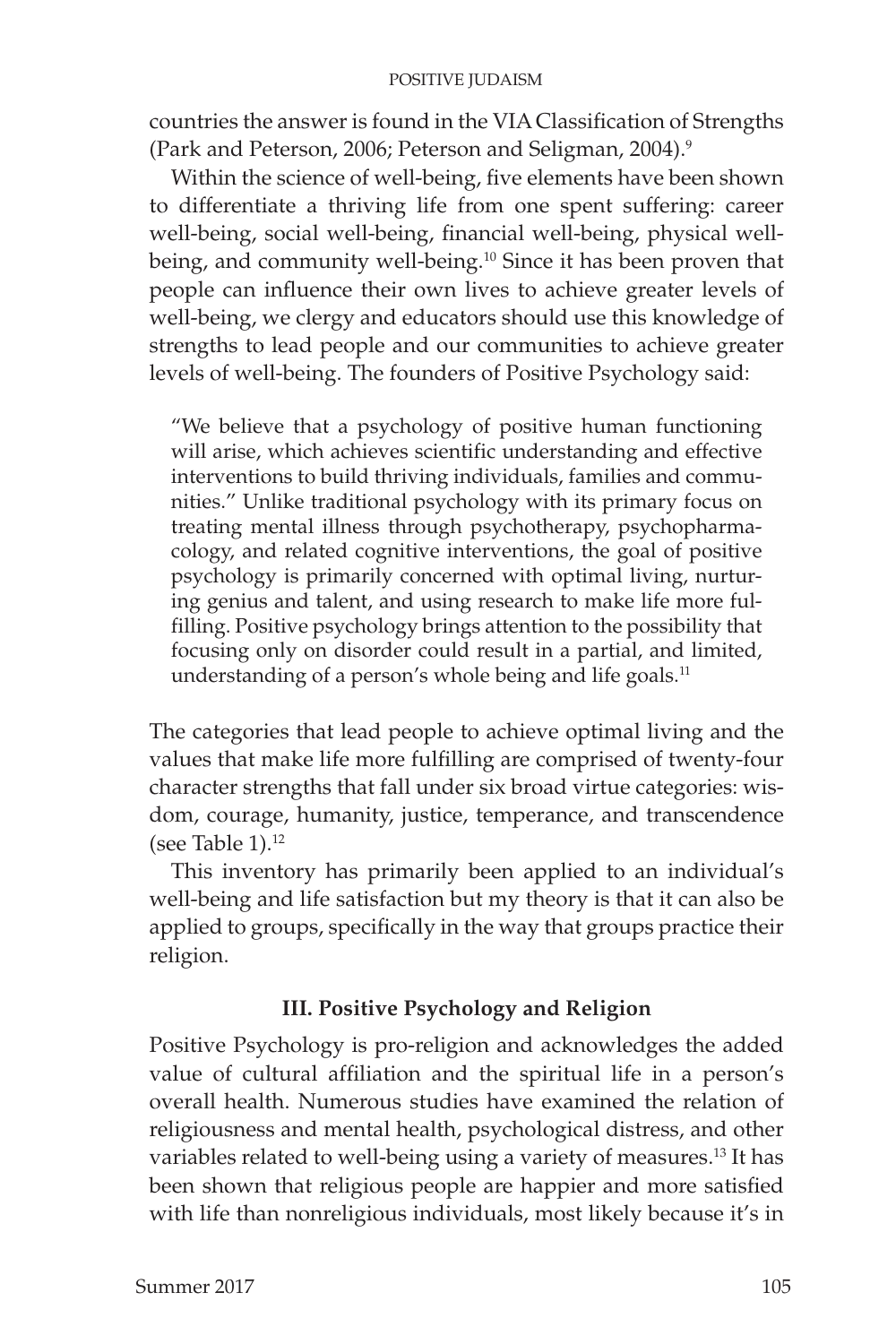| Table 1: The Definitions of Traits and the Twenty-Four Core Strengths |
|-----------------------------------------------------------------------|
| Based on the VIA Classification                                       |

| <b>Traits</b>      | Definitions, Characteristics, and Strengths                                                                                                                            |
|--------------------|------------------------------------------------------------------------------------------------------------------------------------------------------------------------|
| Wisdom             | Cognitive strengths that support acquiring and utiliz-<br>ing knowledge: perspective, curiosity, creativity, love of<br>learning, and judgment                         |
| Courage            | Emotional strengths that develop the willpower to<br>achieve goals in the face of internal or external opposi-<br>tion: bravery, perseverance, honesty, and resilience |
| Humanity           | Interpersonal strengths that develop authentic human<br>connections and friendship: love, kindness, and social<br>intelligence                                         |
| <b>Justice</b>     | Civic strengths that support connections to community:<br>teamwork, fairness, and leadership                                                                           |
| Temperance         | Relational strengths that develop sufficiency and<br>wholeness: forgiveness, humility, prudence, and self<br>regulation                                                |
| Transcen-<br>dence | Metaphysical strengths that develop existential mean-<br>ing: appreciation of beauty, gratitude, hope, humor, and<br>spirituality                                      |

the religious realm that people can best express their most human values (optimism, hope, love, kindness, gratitude, etc.) and appreciate and develop their psychological strengths (bravery, courage, authenticity, love of learning, humility, forgiveness, etc.).<sup>14</sup> Research studies conclude that:

- Religious people are happier and healthier, and recover better after trauma than nonreligious people.
- The social support, fellowship, and sense of identity allows people to share in one another's burdens and achievements and helps people feel less isolated.
- The strong emotional experiences of worship and prayer provide comfort and encourage awe and wonder and the search for the Divine.
- Faith education provides the context to ask existential questions: Who am I? What is my life for? Where do I fit in? Who is the creator? How do I live a virtuous life and improve the world around me?15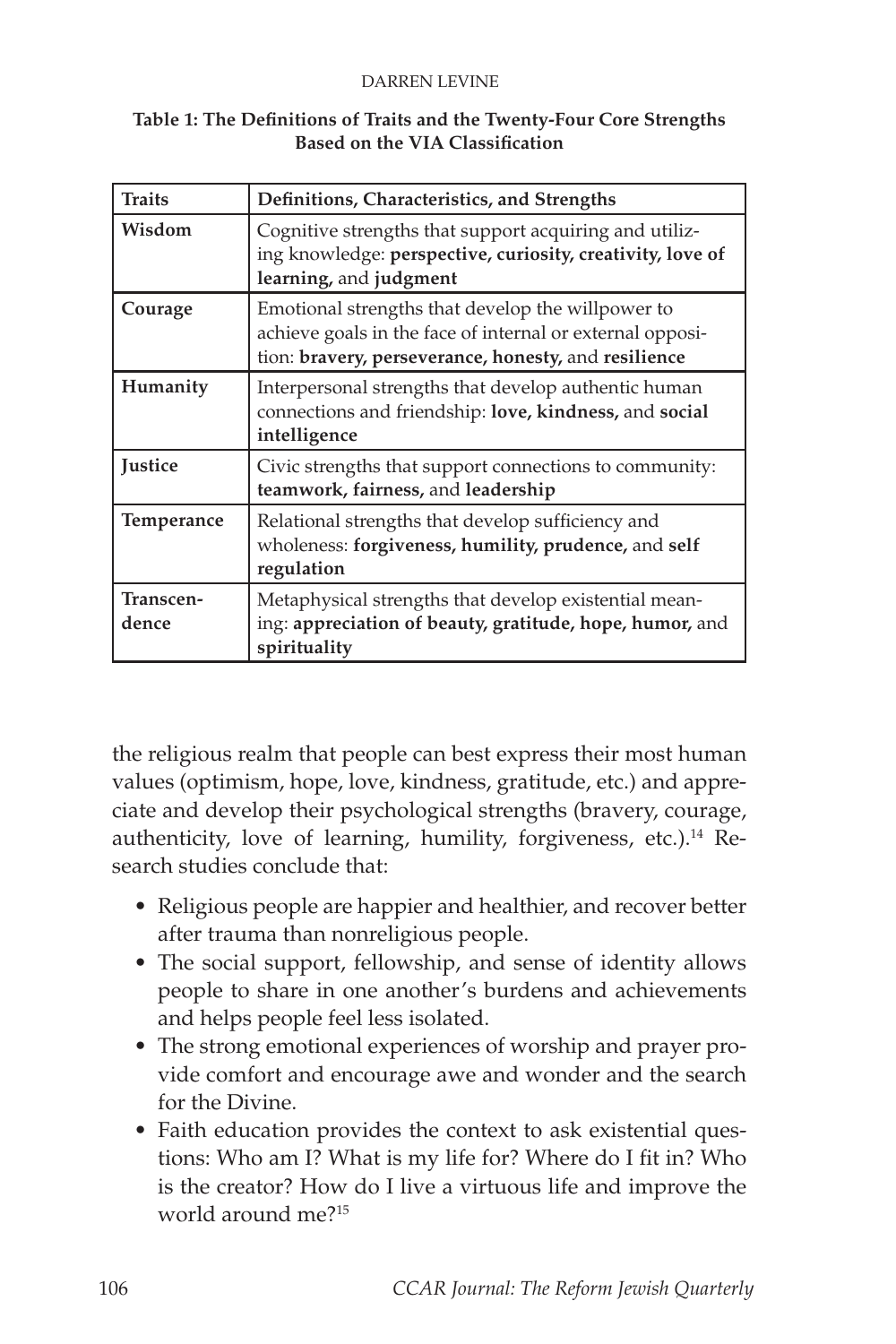## **Positive Judaism**

Positive Psychology finds a perfect application in Jewish living. One might say, "Everything about Judaism is already positive! Our values, our customs, for three thousand years it has sustained us. We don't need new; we need tradition!" My response is that Positive Judaism is tradition. As Ben Bag Bag would say, "Turn it, and turn it, for everything is in it . . . don't turn from it, for nothing is better than it" (*Pirkei Avot* 5:22).

Positive Judaism is a turn towards authentic Judaism. It takes the guesswork out of what makes life meaningful because we can now benefit from research in human well-being. We have a new opportunity to "turn it and turn it" again. But now, a turn it with a framework that approaches Judaism with the human science of well-being at its core. When clergy and educators focus on these values in their teachings and use them "religiously" and consistently, I believe the effect over time will help individuals and communities:

- Find enhanced meaning and value to prayer, Shabbat, and Jewish holidays.
- Find enhanced relevance in Jewish life-cycle events and Jewish ritual.
- Find enhanced strength when living hurts during struggle, illness, death, and tragedy.
- Find a deep connection to their authentic Jewish selves and participate more often in Jewish life experiences.

## **IV. Positive Judaism: The** *Jewish* **Virtues and Strengths That Enhance Well-Being**

We now turn to pairing the VIA Classification of Strengths with twenty-four time-tested Jewish values and practices and offer an example(s) from Jewish literature or Jewish practice that exemplify the strengths in practice.

## **A. Wisdom/***Chochmah*

The Proverbs of Solomon, son of David, King of Israel:

For attaining wisdom and discipline; for understanding and insight: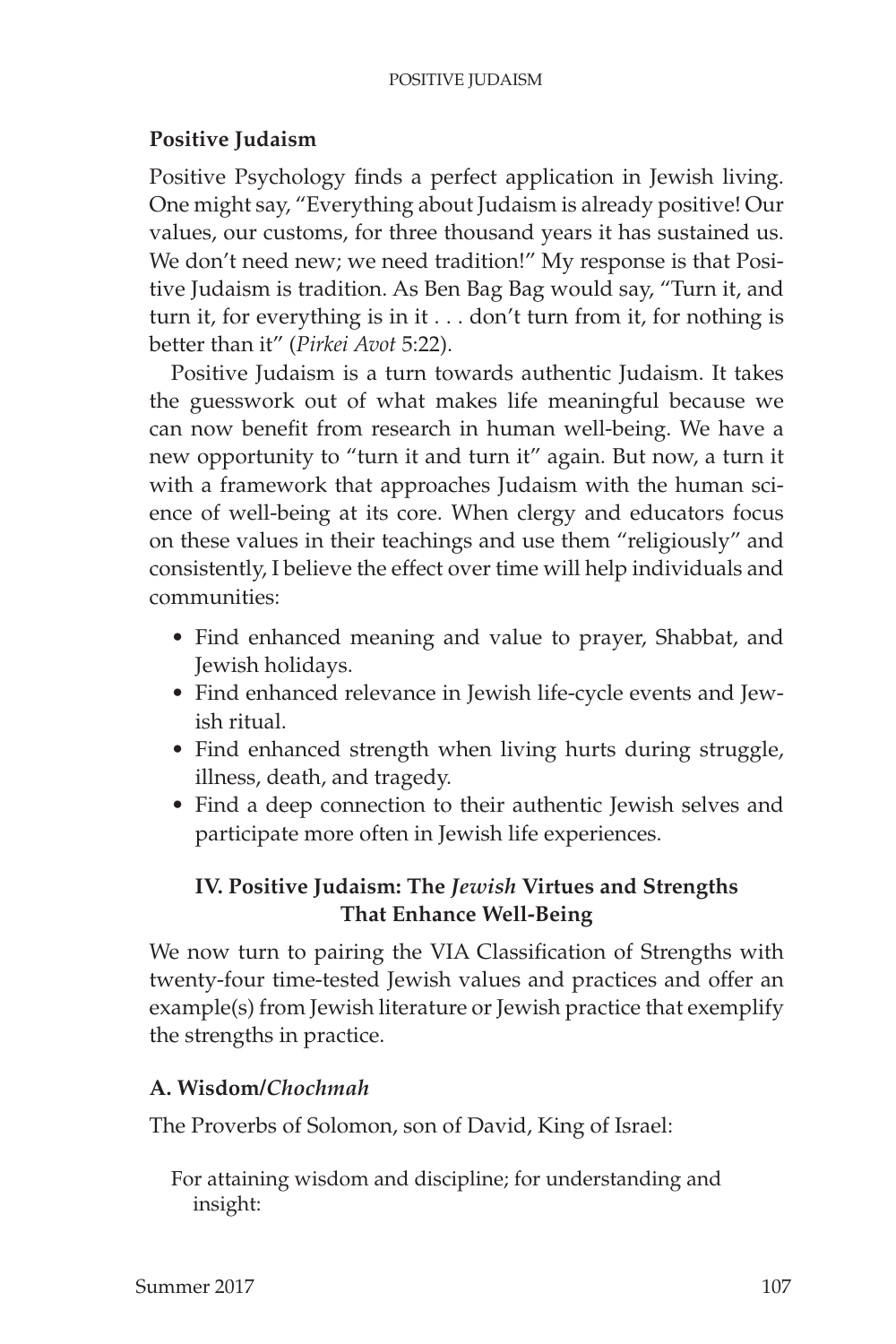

Illustration: The interconnected spheres of Positive Judaism that include six category traits and 24 core strengths based on the VIA Classification.

- For acquiring a disciplined and prudent life, doing what is right and just and fair;
- For giving prudence to the simple, knowledge and discretion to the young—
- Let the wise listen and add to their learning, and let the discerning get guidance—
- For understanding proverbs and parables, the sayings and riddles of the wise.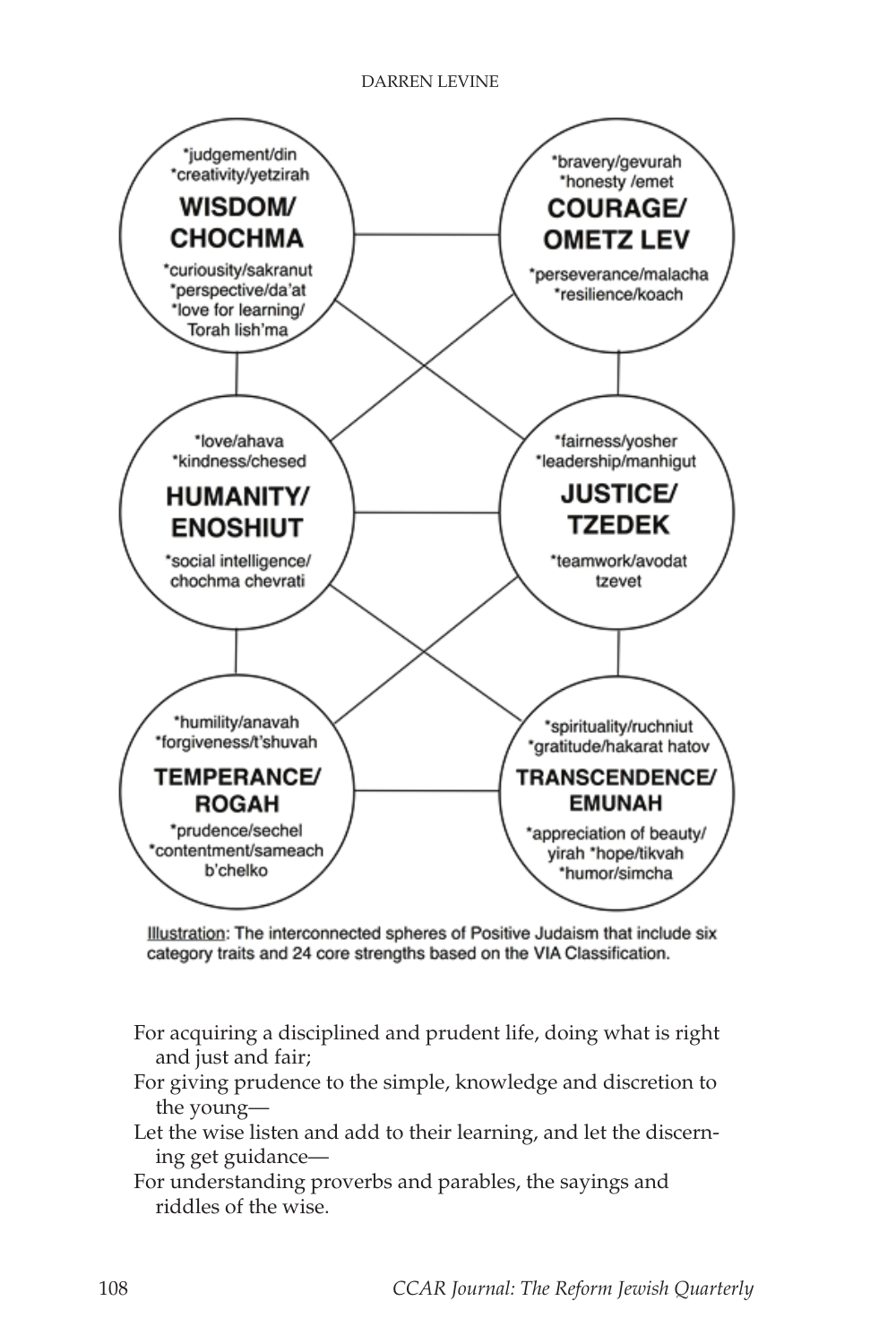The fear of the Lord is the beginning of knowledge but fools despise wisdom and discipline. (Prov. 1:7)

The trait of wisdom is defined as cognitive strengths that support the acquiring and utilizing knowledge: perspective, curiosity, creativity, love of learning, and perspective. Teaching from wisdom will have a positive effect on the listener in terms of expanding the mind, supporting critical thinking, nourishing open-mindedness, and sharpening a person's knowledge. Sharing real life through personal stories deepens human connections, has a positive effect on emotions, expands creativity and curiosity, and develops social intelligence. Storytelling is the perfect method to develop the five core characteristics of wisdom.

**Creativity/***Y'tzirah***:** Thinking of novel ways to conceptualize and do things. Being original and having ingenuity.

• Every time the Torah uses the phrase *ki tov* ("and it was good") in the report of creation it means that the phenomenon which has been so described is good for the creatures in the lower regions, seeing that all the acts of the creative process were good, did not contain a negative element. (Radak on Gen. 1:4:1)

**Curiosity/***Sakranut***:** Having interest and the desire to explore and discover new topics. Being open to new experience.

• We must help children understand why we do such things at the seder. By telling them "it is because of this" they will come to understand that we celebrate Passover at that time when the matzah and maror are placed on the table. We are explaining to him what it is that makes this moment special for telling the story of the Exodus. In this way one is able to open a discussion of the uniqueness of this evening—with unique symbols that prod our interest and curiosity. In a sense, we point out the symbols and the specialness of the night so that every child will become interested and curious. (Kos Shel Eliyahu on Pesach Haggadah)

**Judgment/***Din***:** Able to be discerning and shift thinking and redirect in light of new information. Being a critical thinker.

• My son, if you accept my words and store up my commands within you, turning your ear to wisdom and applying your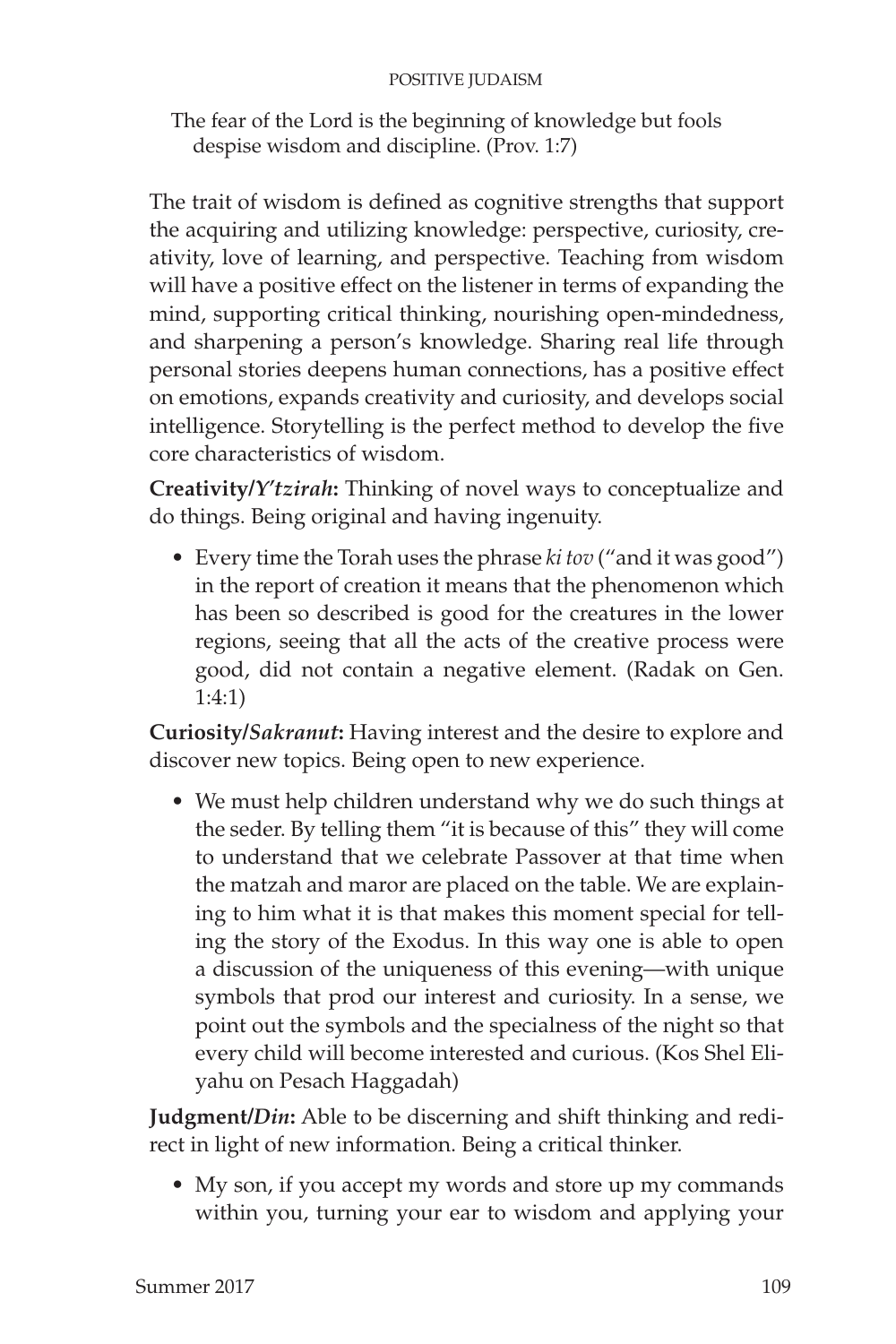heart to understanding, indeed, if you call out for insight and cry aloud for understanding, and if you look for it as for silver and search for it as for hidden treasure, then you will understand the fear of the Lord and find the knowledge of God. (Prov. 2:1–5)

**Love of Learning/***Torah Lishmah***:** Desire to master new skills and knowledge through formal and informal education. Being driven to gain knowledge.

• My child, do not forget my teaching, but let your mind retain my commandments; For they will bestow on you length of days, years of life and well-being. (Prov. 3:1–2)

**Perspective/***Daat***:** Having a broad mind-set and the ability to provide wise counsel to others and self.

• Teach us therefore to attain a heart of wisdom. (Ps. 90)

## **B. Courage/***Ometz Lev*

The trait of courage is defined as emotional strengths that develop the willpower to achieve goals in the face of internal or external opposition. The characteristics of bravery, perseverance, honesty, and resilience are the core strengths that develop and nourish the trait of courage.

Jewish life and literature is full of stories that teach courage. Many biblical characters (Abraham, Joseph, Tziporah, Moses, King David, Ruth, etc.) display courage at certain moments in their life journey. Courage is one of the central themes of many Jewish holidays (Chanukah, Purim, Passover, etc.). And within Jewish history there are many examples (Masada, resistance fighters during the *Shoah*, founding stories of the State of Israel, raid on Entebbe, etc.) that focus on bravery, perseverance, taking responsibility for self and others, and resilience.<sup>16</sup>

Experiential education, dynamic holiday celebrations, and interactive history seminars are good conduit for developing the core characteristics of courage. While ropes/adventure courses and team building challenges are proven exercises for developing courage, this can also be accomplished through interpersonal experiences that challenge people emotionally and spiritually (group study, encounter groups, spiritual guidance, etc.).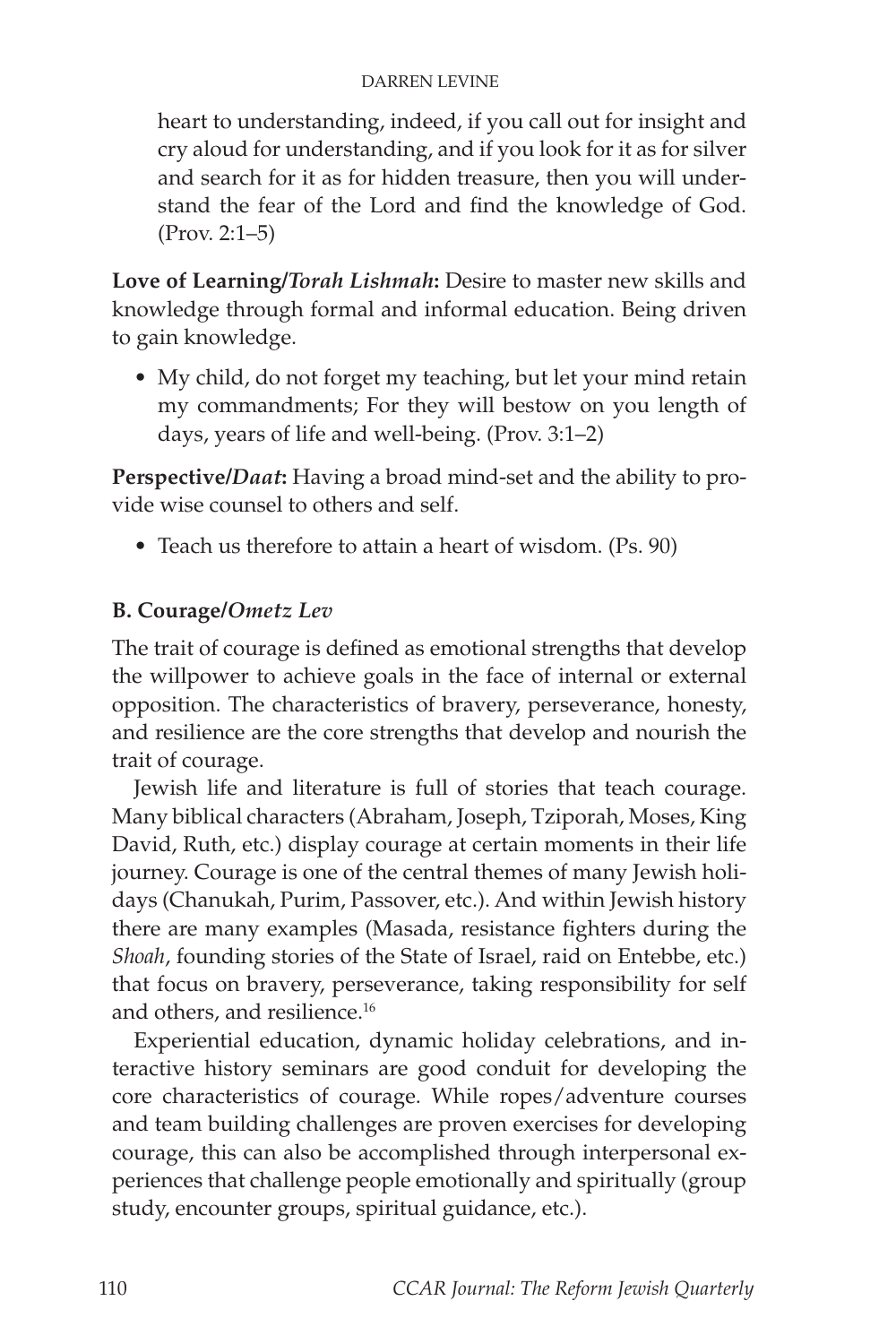**Bravery/***G'vurah***:** Able to face physical and nonphysical threat, difficulty, or pain, and to act on convictions even when unpopular.

- Ben Zoma taught: Who is mighty? Those who conquer their evil impulse. As it is written: "Those who are slow to anger are better than the mighty, and those who rule over their spirit than those who conquer a city." (*Pirkei Avot* 4:1)
- Though I walk through the valley of death, I shall fear no harm, for You are with me. (Ps. 23:1)

**Perseverance/***Malachah***:** Able to complete the task and to persist in the face of obstacles. Being persistent and industrious.

• Personal effort and perseverance contribute the major part to eventual success. In fact, any negligence or laziness is rated as sinful when circumstances seem to have called for exertion of the self. (*Akeidat Yitzchak* 25:16)

**Honesty/***Emet***/***T'mimah***:** Speaking truth and having real integrity and being able to take responsibility for one's actions, feelings, and affect on others.

• Moses our teacher commanded on the matter of integrity. As it is written: "You must be wholehearted before your God." (*Sefer Maalot HaMidot* on Deut. 18:13)

**Resilience/***Koach***:** Despite the situation, able to remain active, energetic, focused, and flexible. Able to bounce back.

• Not by might, not by power, but by My spirit. (Zech. 4:6)

# **C. Humanity/***Enoshiut*

The trait of humanity is defined as interpersonal strengths that develop authentic human connections and friendship, which include love, kindness, and social intelligence. The central idea in Jewish thought: "Love your neighbor as yourself," expresses the virtue of humanity. The Rambam teaches that humanity is the basis for many of the Rabbinic mitzvot such as visiting the sick, comforting mourners, caring for the dead, providing a dowry for the bride, escorting guests, performing burial rites, and rejoicing with bride and groom and helping support them with necessary provisions (*Hilchot Aveil* 4:1).

Clergy and religious educators focused on developing humanity in their congregants, students, and community should promote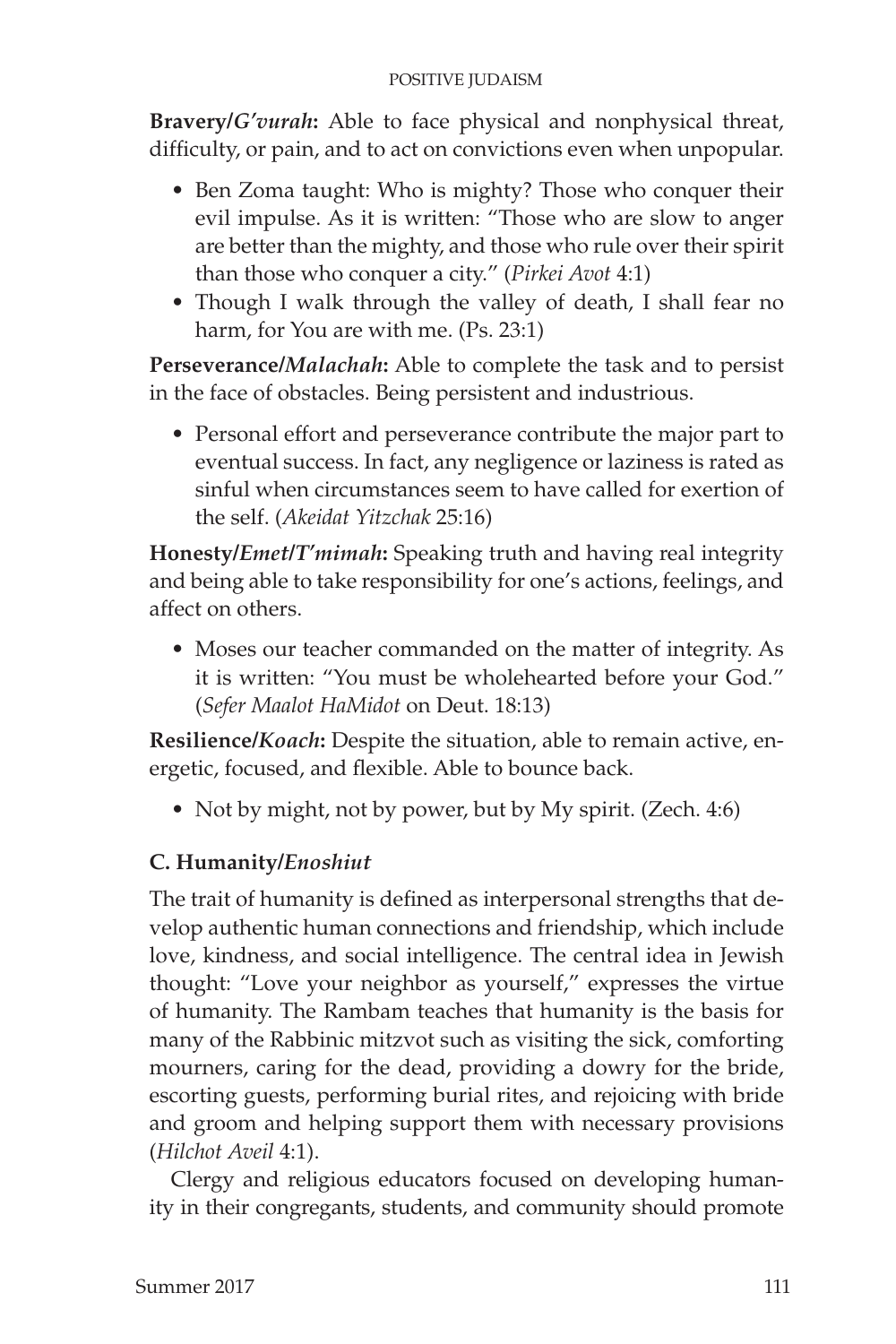ways for individuals and families to spend quality time together and with others in traditional, diverse, and cross-cultural settings that focus upon reciprocal relationships, caring, and generosity. When teachings, sermons, and prayer address compassionate living and altruism, people will be encouraged to do acts of loving-kindness, which will enhance their level of well-being and even more important, have a positive effect on the well-being of the recipient(s).

**Love/***Ahavah***:** Valuing caring and reciprocal relationships; able to share and to be in genuine relationship with others.

• And you shall love your neighbor as yourself. (Rabbi Akiva said: This is an all-embracing principle in Torah). I am the Lord. (Lev. 19:18)

**Kindness/***Chesed***:** Able to be compassionate, nurturing, caring, and generous with others. Able to do good deeds altruistically.

- Great is the virtue of *g'milut chasadim* (loving-kindness) because it is one of the thirteen attributes ascribed to God. As it is written: *Adonai*, *Adonai* . . . long suffering and abundant in kindness. (Exod. 34:6)
- Simeon the righteous was one of the last of the men of the great synagogue. He used to say: the world is based upon three things: Torah, divine service, and acts of loving-kindness. (*Pirkei Avot* 1:2)

**Social Intelligence/***Chochmah Chevratit***:** The capability to effectively navigate and negotiate complex social relationships and environments. Having common sense.

• The One Who had provided man with intelligence certainly expects that we use our (social) intelligence to legislate such basic laws without which life on earth would become intolerable, anarchic. We must view our common sense as a messenger from God, an instrument that acts as a protection against man experiencing all kinds of harm and problems in his life on earth. When man commits violence against his fellow man this reflects an absence of common sense. (Radak on Gen. 20:6:2)

# **D. Justice/***Tzedek*

Justice is defined as civic strengths that support connections to community: teamwork, fairness, and leadership. Rabbi Jonathan Sacks writes that "Judaism was and remains the world's great religion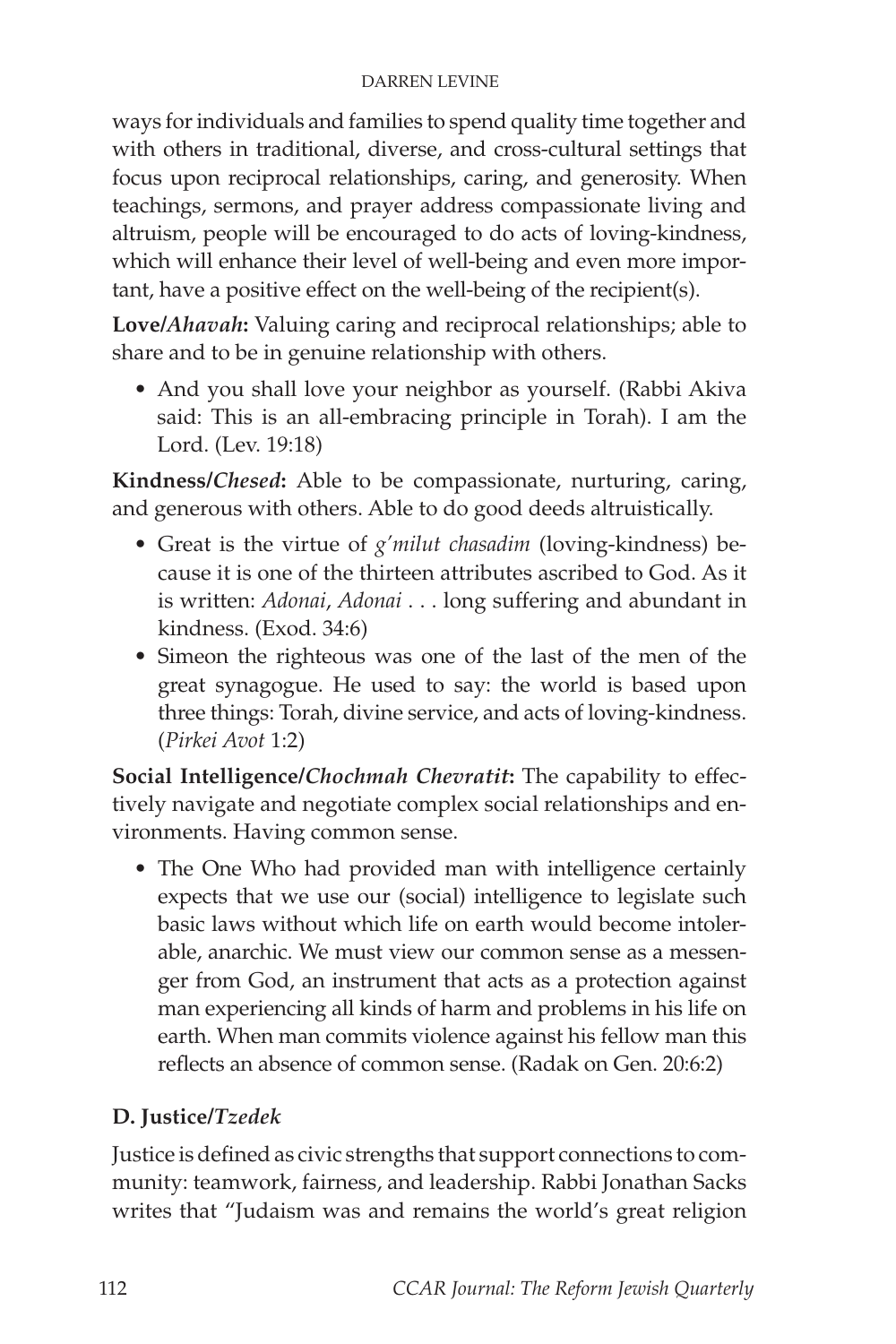of protest. The heroes of faith did not accept; they protested. They were willing to confront God himself. Abraham said, 'Shall the Judge of all the earth not do justice?' (Gen. 18:25). Moses said, 'Why have You done evil to this people?' (Ex. 5:22). Jeremiah said, 'Why are the wicked at ease?' (Jer. 12:1). That is how God wants us to respond. Judaism is God's call to human responsibility."17

The call for social action is deep within Jewish DNA, and Positive Psychology acknowledges that participating in activities that lead to a fair, loyal, and socially responsible citizenry brings higher levels of well-being to the participants. The institutional structures in Jewish life today (schools, synagogues, community centers, etc.) are natural stages for teamwork and leadership and human interaction. With a focus on justice (*tzedek*) and positive outcomes for the whole, groups and individuals can be led to accomplish great things for themselves and for others.

**Teamwork/***Avodat Tzevet***:** Able to participate and be loyal to a group. Being socially responsible and being a good citizen.

• Moses convened the whole community of Israel and said to them . . . "The seventh day shall be a day of complete rest" . . . Further he said, "Bring from among you gifts to the Eternal One, everyone whose heart so moves him shall bring gifts" (Exod. 35:1–5) . . . Out of their deep desire to create something together, they eventually brought too much and Moses needed to cease the voluntary donations: "so the people stopped bringing. Their efforts had been more than enough for all the tasks to be done" (Exod. 36:6–7).

**Fairness/***Yosher***:** Without bias, able to treat and support people the same and to give everyone an equal chance. The Proverbs of Solomon, son of David, King of Israel:

- For attaining wisdom and discipline; for understanding and insight;
- For acquiring a disciplined and prudent life, doing what is right and just and fair;
- For giving prudence to the simple, knowledge and discretion to the young—
- Let the wise listen and add to their learning, and let the discerning get guidance—

(Prov. 1:1–5)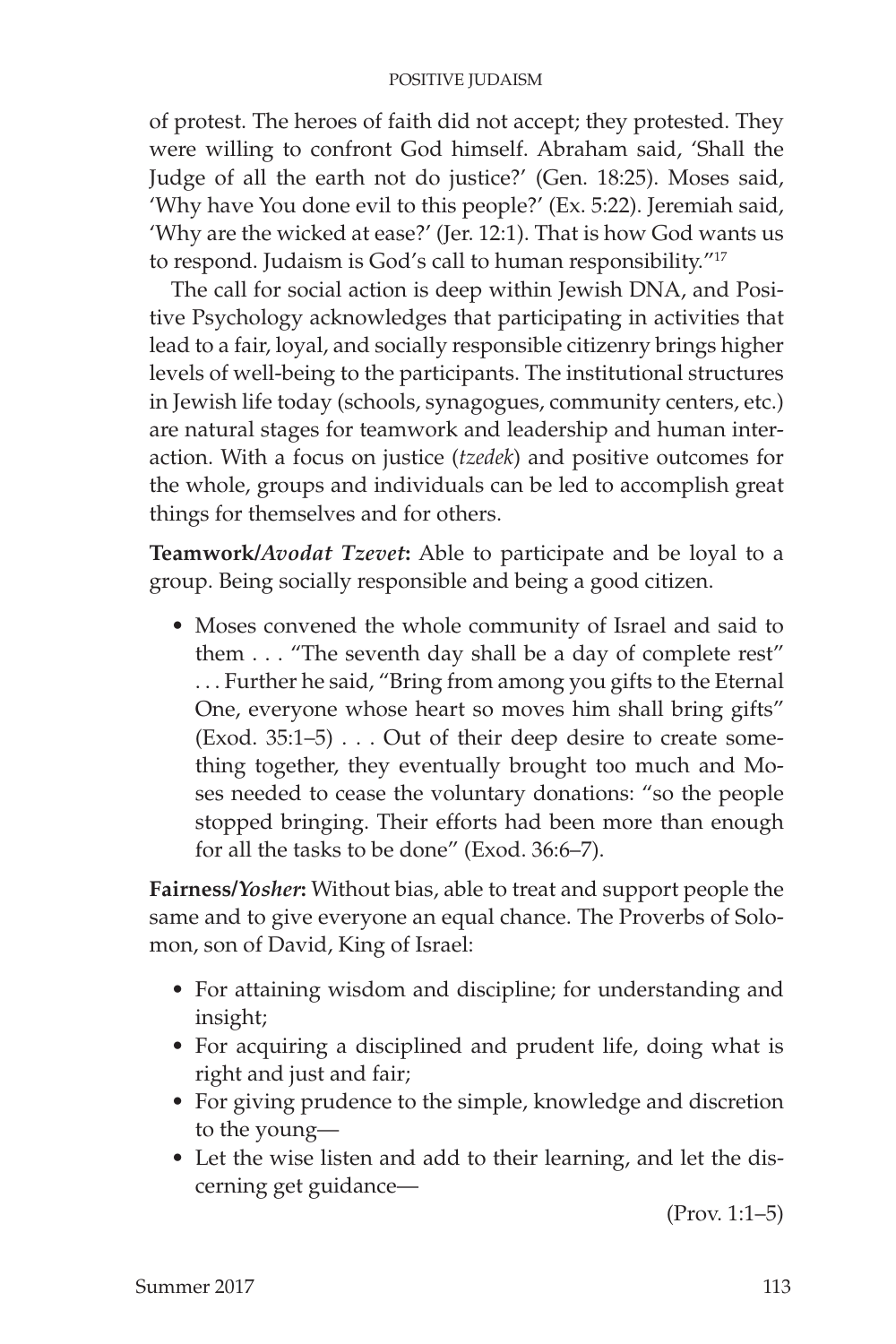**Leadership/***Manhigut***:** Supporting a group to accomplish tasks all the while maintaining good relations with and among the group members.

- Without a vision the people will perish. (Prov. 29:18)
- "Do you think that I am offering you authority?" said Rabban Gamliel to two of his colleagues who declined invitations to take on leadership roles, "I am offering you the chance to serve." (*Horayot* 10a–b)
- Leaders need to work with others. When Yitro sees Moses leading alone he says, "What you are doing is not good." (Exod. 18:17)

## **E. Temperance/***Rogah*

Temperance is defined as relational strengths that develop sufficiency and wholeness such as forgiveness, humility, prudence, and self regulation. The Chasidic sage Rabbi Yisrael Salanter once taught that a person must conduct himself according to the middle path. Yet, is there anyone who can fathom this, and is there a seer who can declare, "Here is the midpoint"? This matter cannot be proven by syllogism, nor even by deductive reasoning. Rather, it can only be determined by a wise man using his faculty of common sense, each according to his place and time. The Athenian sages asked, "What is the center of the world?" meaning, "What is the way to determine the middle path?" Rebbe Yehoshua replied, "Here," meaning, "according to the judgment of your intellect."

In Judaism, the middle path is when a person is content with their lot and where humility, prudence, and forgiveness (*t'shuvah*) are central in their lives. Prayer, meditation, spiritual guidance, and study are natural ways to develop the trait of temperance to support the idea of healthy balance, the middle path, in people's lives.

**Forgiveness/***T'shuvah***:** To be able to give up requital of wrongdoing and to forgive wrongdoing and move from the need for vengeance.

- But You are a God of forgiveness, gracious and merciful, slow to anger and abundant in loving-kindness, and You did not forsake them. (Nech. 7:19)
- I hereby forgive all who have transgressed against me, whether on purpose or by accident, whether in this lifetime or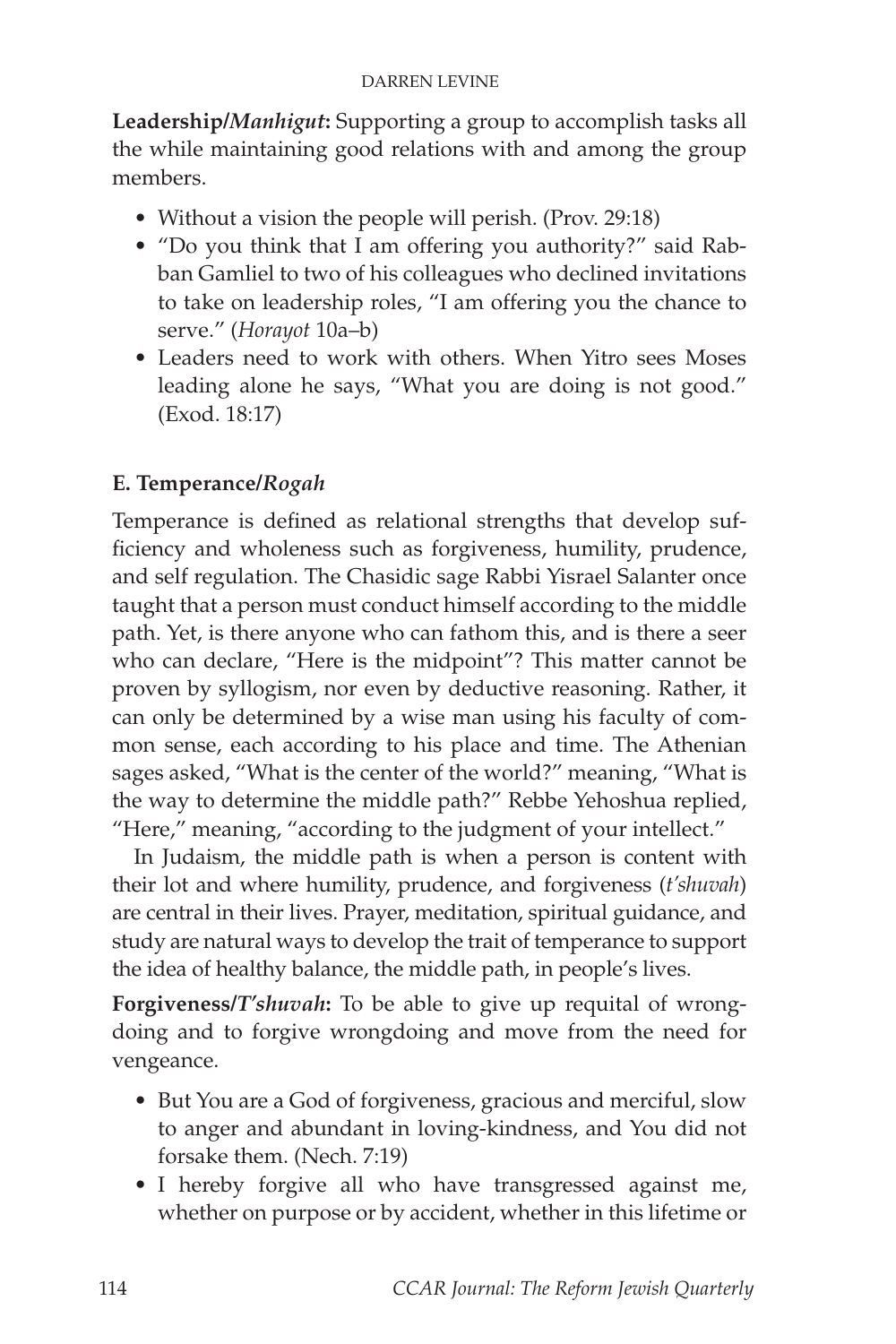on any other plane . . . Let no one be punished on my account. (*Hareini Mochel* prayer before the evening *Sh'ma*)

**Humility/***Anavah:* Being free from pride or arrogance and not regarding oneself as better than other people.

- Now Moses was a very humble man, more so than anyone on earth. (Num. 12:3)
- Ever let a man be humble in Torah and good works, humble with his parents, teacher, and wife, with his children, with his household, with his kinsfolk near and far, even with the heathen in the street, so that he become beloved on high and desired on earth. (*Tanna D'Vei Eliyahu*)

**Prudence/***Seichel***:** Able to show good judgment and caution and avoid undue risks.

- A man who strays from the path of prudence will rest in the company of ghosts (Prov. 21:16)
- Acting in accordance with natural law should merely be an act of prudence for any intelligent human being, why should it merit any reward at all? (*Akeidat Yitzchak* 3:6)

**Contentment/***Samei-ach B'chelko***:** Having self-control and disciplining and controlling appetites, emotions, and desire.

- Those who love money never have their fill of money, nor do those who love wealth have their fill of income (Eccl. 5:9).
- Envy is rotten to the bones (Prov. 14:30).

# **F. Transcendence/***Emunah*

Abraham Joshua Heschel best articulates the idea of transcendence: "Our goal should be to live life in radical amazement . . . get up in the morning and look at the world in a way that takes nothing for granted. Everything is phenomenal; everything is incredible; never treat life casually. To be spiritual is to be amazed."

Transcendence is defined as the metaphysical strengths that develop existential meaning: appreciation of beauty, gratitude, hope, humor, and spirituality. These qualities forge connections with the universe, provide meaning, and account for a healthy spiritual operating system. Prayer experiences, mindfulness meditation, study, and the observance of the Jewish calendar and life-cycle are natural pathways to develop the trait of transcendence.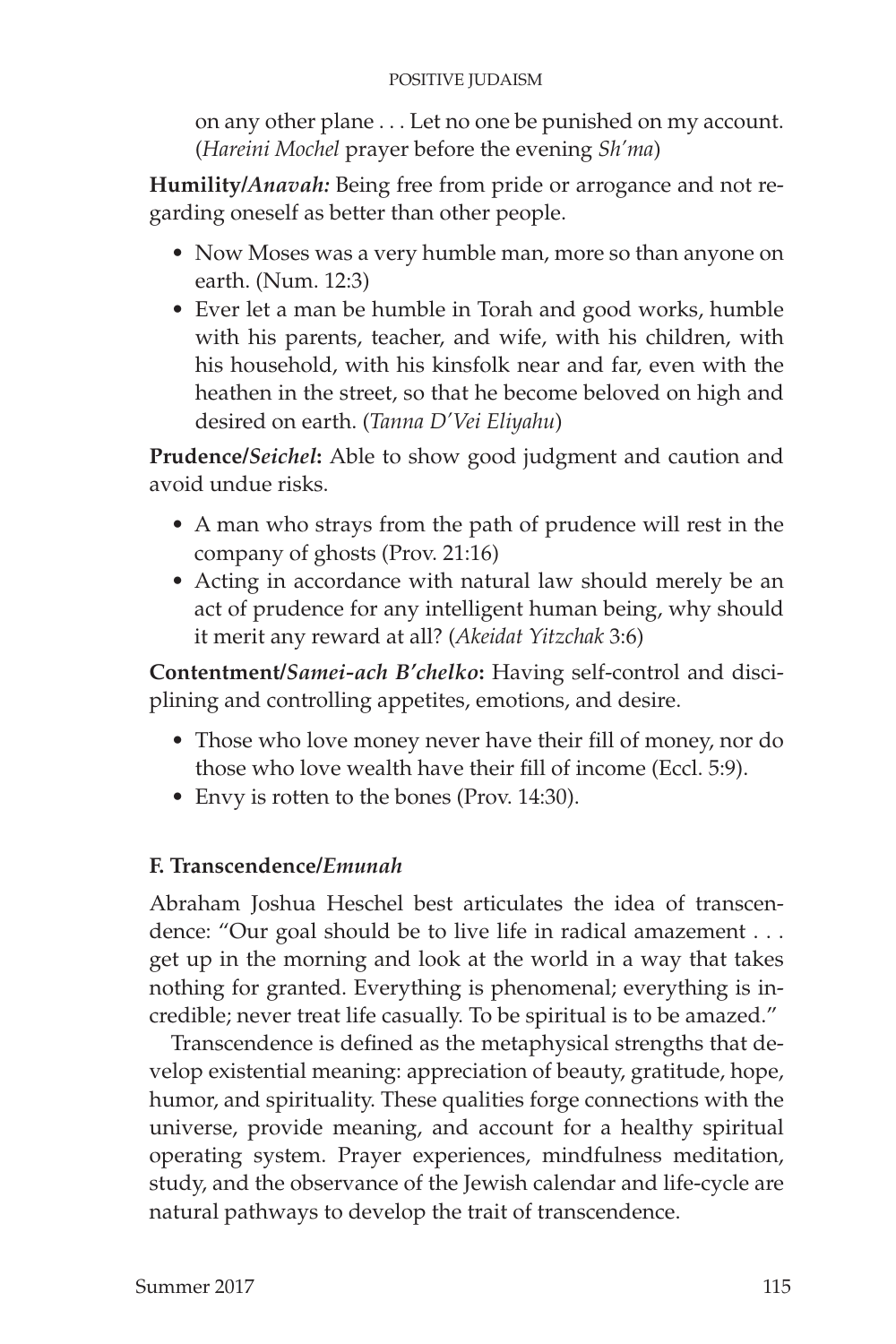**Appreciation of Beauty/***Yirah***:** Able to recognize beauty in nature, art, science, humanity, and excellence, in the profound and the mundane.

• Rabbi Hanina said further: "Everything is in the hand of heaven except the awe of heaven, as it is written, 'And now, O Israel, what does the Eternal your God demand of you? Only this: to be in awe.'" (*B'rachot* 33b)

**Gratitude/***Hakarat Hatov***:** Having the ability to be thankful and to be aware of the good and taking time to express appreciation.

- Gratitude rejoices with her sister joy and is always ready to light a candle and have a party. Gratitude doesn't much like the old cronies of boredom, despair, and taking life for granted. (Rabbi Nachman of Breslov)
- I offer thanks before you, living and Eternal One, for You have mercifully restored my soul within me; Your faithfulness is great. (*Modeh Ani* daily prayer)
- Blessed are You, Eternal One of the universe, Who has kept us alive, sustained us, and enabled us to reach this season. (*Shehecheyanu* prayer)

**Hope/***Tikvah***:** Believing that good will come for self and others. Having an optimistic mind-set.

- And I shall always hope, and I shall add to all of Your praises. (Ps. 71:14)
- Shabbat is a taste of the world to come (B'rachot 57b)

**Humor/***Simcha***:** Able to bring lightheartedness, laughter, and smiles to self and to others through jokes, teasing, and play.

- A joyful heart makes for good health; despondency dries up the bones. (Prov. 17:22)
- And Sarah laughed . . . (Gen. 18:12)

**Spirituality/***Ruchniut***:** Having faith in a higher purpose and expressing connection and interest to the unknowable and unseen.

• Three gates the Creator has opened to mankind so that they may enter into the domain of spirituality, ethical conduct and the laws divine, that guide us in our works and daily life to health of body and mind and soul. The first is the lofty portal of pure Reason, with all obstructing errors cleared away; the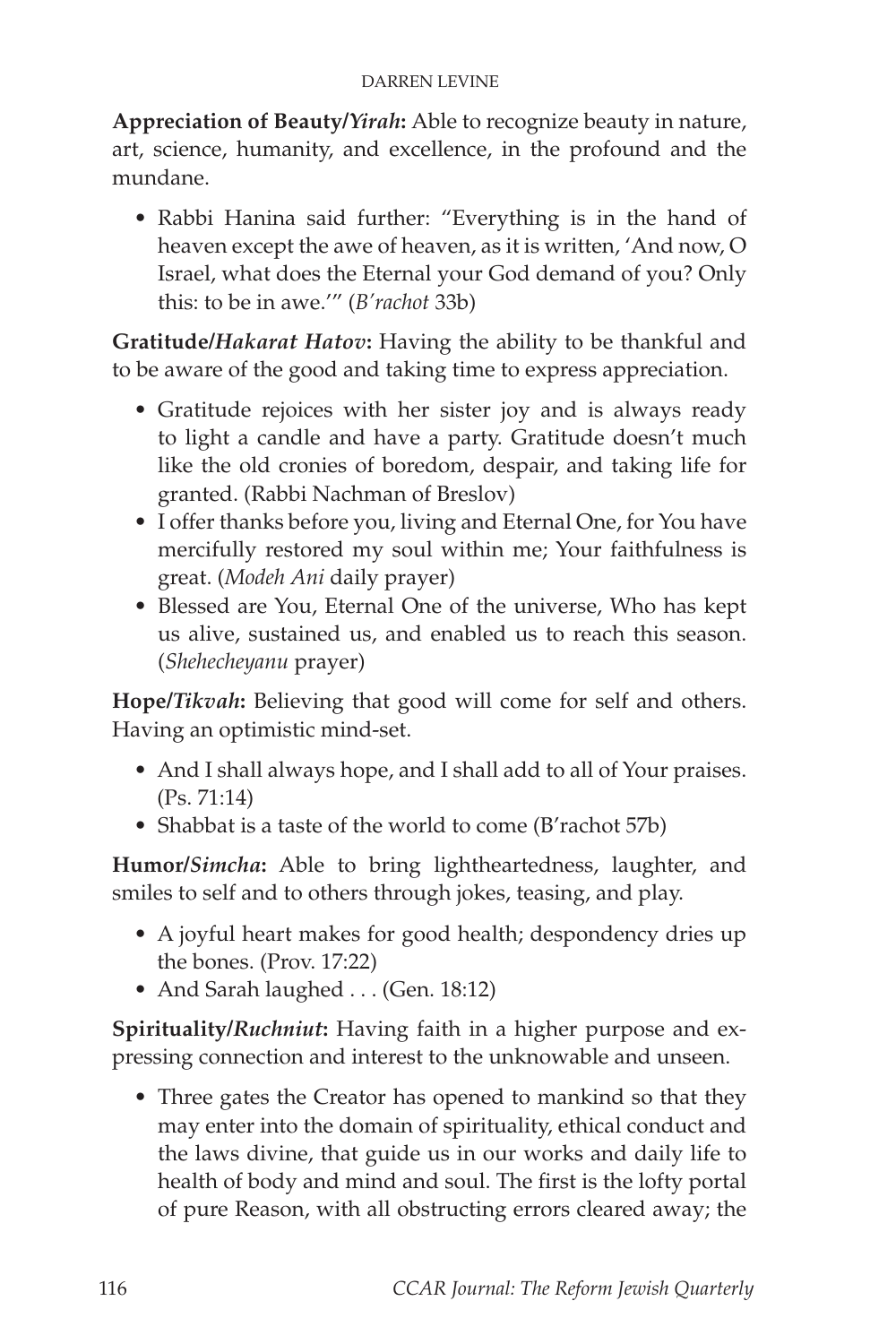second is the book of Torah, revealed to Moses, the prophet; the third is built up of traditions. (Bahya ben Joseph ibn Pak.uda, "Gates of Knowledge," *Duties of the Heart*) 18

## **V. Positive Judaism in Practice**

Positive Judaism is not a new Jewish movement. It is a framework with which to approach Jewish living for all Jewish denominations and wherever religion is practiced. It crosses barriers because it is a set of ideas that is rooted in the science of universal human achievement and well-being. Positive Judaism is not a new program or activity. It is not prescriptive. Rather, Positive Judaism is a focused lens in which to approach the work of Jewish leadership and practice. Each trait can be taught and nourished through Torah study, storytelling, intergenerational experiences, group activities, worship, and pastoral guidance. Clergy and religious educators interested in developing Positive Judaism in their congregants, students, and community, should draw upon personal stories and teachings that inspire them most.

Here are ten suggestions of how to implement the traits and strengths of Positive Judaism:

## **1. Sermons**

Focus on a trait of strength in a personal story, biblical story or character, or contemporary issue to show how the strength was employed to overcome a challenge, improve the situation, or to achieve the goal. "Once he was able to change his *perspective*, he used his *creativity* and his *perseverance* to accomplish his dream."

# **2. Pastoral Visits**

When visiting the sick or comforting the bereaved, draw upon the traits of courage to help a patient or family pass through a liminal moment. "It seems to me that you have been very *courageous*. I imagine it has been a scary time. What is the source of your *bravery*? How do you find the *resilience* to keep going?"

# **3. Shabbat Gatherings**

During prayer gatherings, seek moments for authentic social interaction and meditation, and use teachings to guide people to express their most human values like *optimism*, *hope*, and *loving-kindness*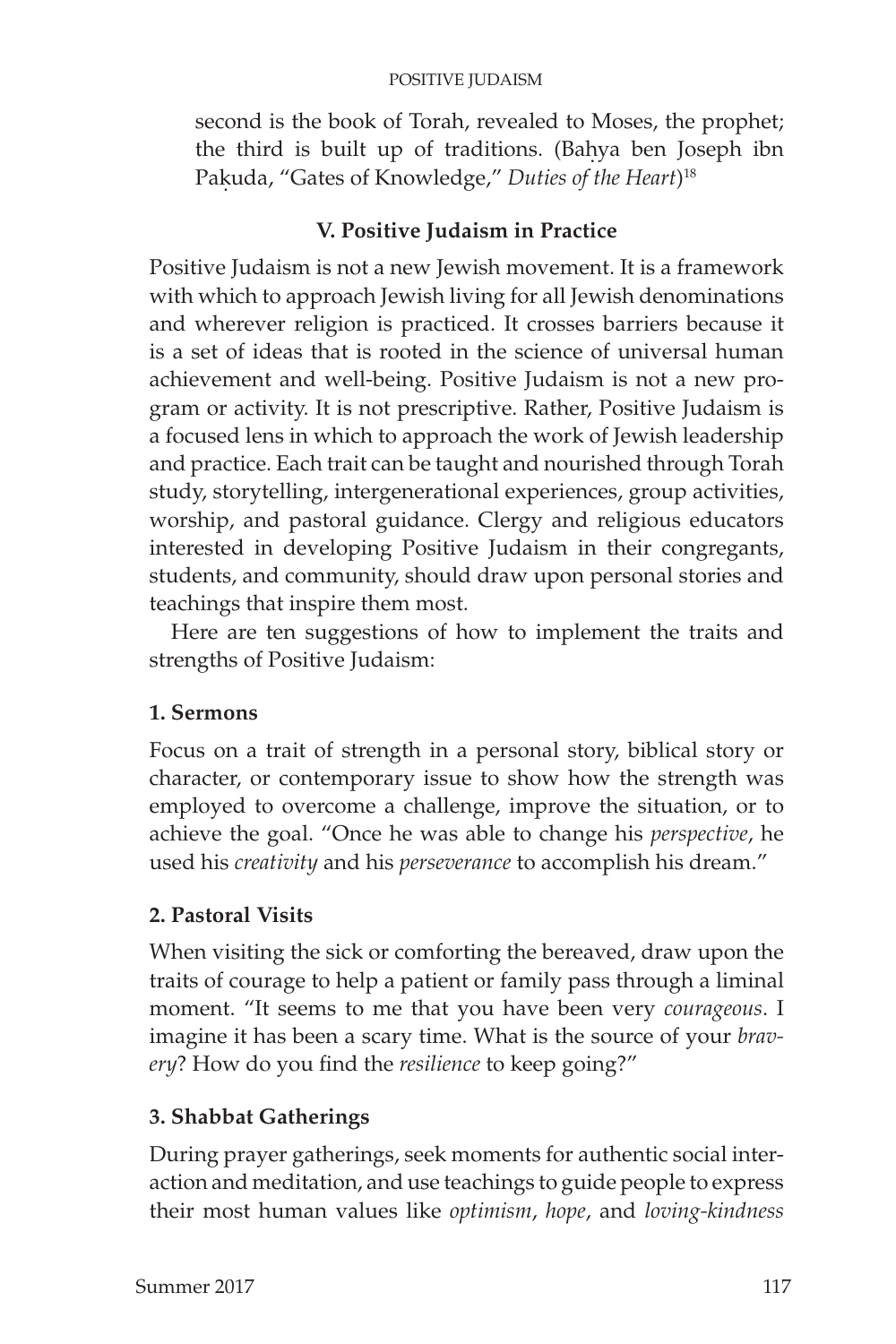and to appreciate their *love of learning*, authentic selves, *humility*, and *forgiveness*.

## **4. Shabbat Meals**

Infuse each symbol on the Shabbat table for people to consider and/or share a personal strength. "As we kindle these Shabbat lights, let us take a moment to think about when we brought light to the world this week with an act of *loving*-*kindness*. As we say this blessing for wine, let us remember a sweet and *humorous* moment this week that made you *laugh*. And before we say the *Motzi*, let us each share something we are *grateful* for in our lives tonight."

## **5. Jewish Holidays**

Throughout the calendar year, the natural themes of the major holidays lend themselves perfectly to developing traits and strengths. The themes of Chanukah, Passover, and Purim, are *perseverance*, *bravery*, *teamwork*, and *hope*. On Rosh HaShanah and Yom Kippur, we focus upon forgiveness, justice, and humility. Sukkot and Tu BiSh'vat tends towards *gratitude*, *contentment*, and *appreciation of beauty* and *humility*. Finally, Shavuot has a focus on *love of learning*, *judgment*, and *curiosity*.

## **6. Life-Cycle Ceremonies**

Life ceremonies are heightened moments to draw upon specific traits and strengths. Baby namings are new beginnings where *hope*  and *love* for the child is paired with *gratitude*, *awe*, and *humility* for the parents and family members. *B'nei mitzvah* teachings can focus on what it means to be a Jewish adult focused upon *justice*, *fairness*, *prudence*, *bravery*, and *resilience* in life. Weddings invite a focus upon hope, love, gratitude, awe, and especially forgiveness.

Funerals naturally lend themselves to being *grateful* for life, for the *love* we shared with the departed, along with *forgiveness*, *hope*, *and humor*, which can be cathartic and healing.

## **7. Classroom Activities**

The Jewish classroom is a laboratory for teaching the traits and strengths and working to instill positive character development. Over the course of one academic year, each week could be dedicated to a different strength: "24 weeks of Positive Judaism."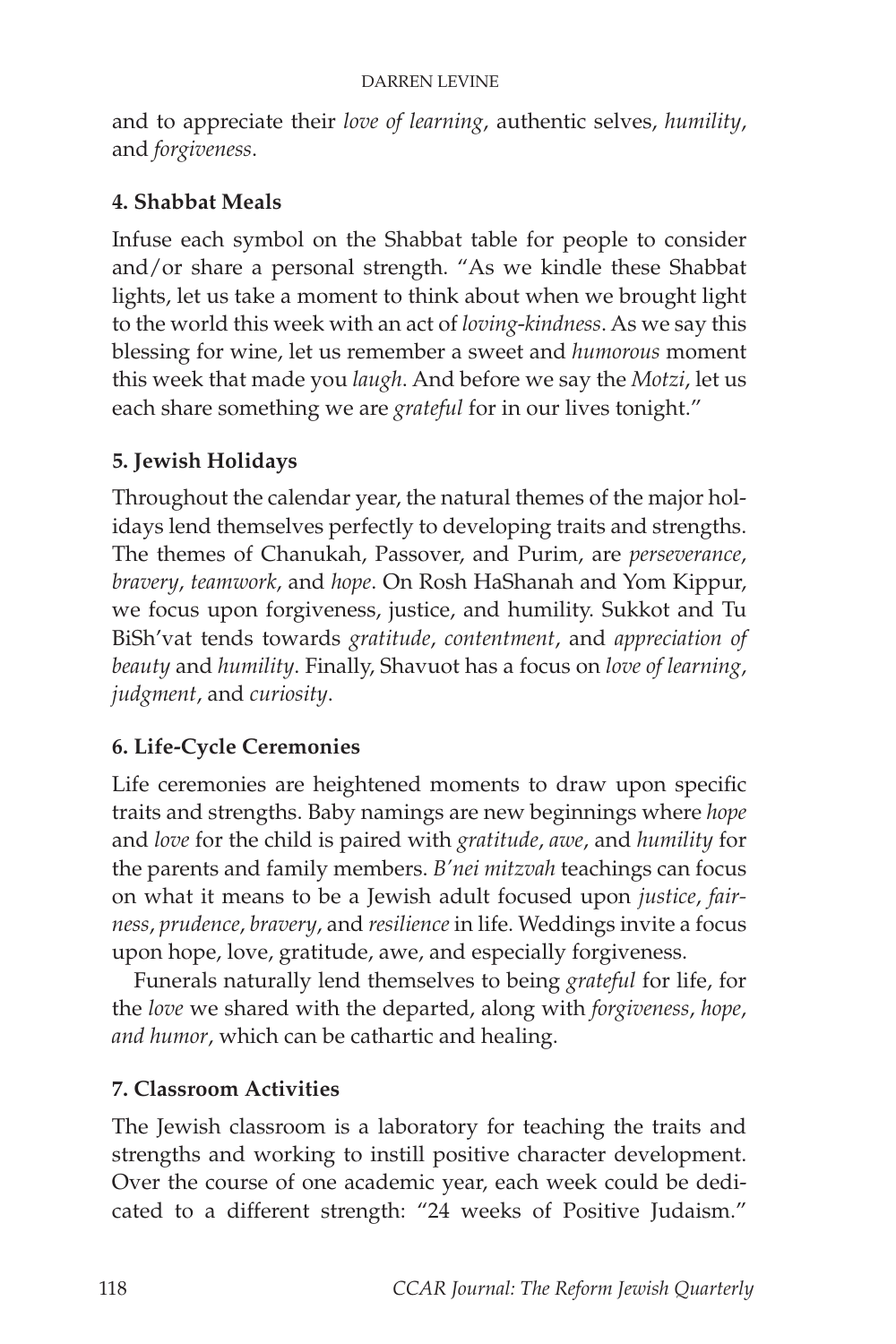Classroom management and the behavior contract between students and teacher/students can draw upon *fairness*, *forgiveness*, *resilience*, *justice*, *teamwork*, *leadership*, and *kindness*, which all lead to enhanced *social awareness* in the group setting of a classroom and school.<sup>19</sup>

# **8. Family and Relationship Counseling**

With a focus on well-being and personal transformation, Positive Judaism provides a framework for clergy and communal professionals to support individuals, couples, and families in a counseling setting. Pastors and counselors can reflect upon any of the core strengths and traits and transmit them through Jewish stories, teachings, and wisdom. This unique perspective can offer healing and optimism in difficult moments; for example, "My heart goes out to every family in trouble. If it brings you any comfort, yours seems to reflect the truth of the human condition. Even in the Torah, it seems that every person had major trials and tribulations. Sarah was barren until her old age; Joseph was cast away by his brothers; Moses was given up by his mother at childbirth; and the list goes on."

# **9. Organizational Management**

Staff systems are human systems. Similar to the classroom, the organization is a professional laboratory to develop people and support their achievement through identifying and nourishing the strengths of individuals and groups. Acknowledging the importance of *teamwork*, *perseverance*, *honesty*, *fairness*, and *kindness* can support healthy work cultures and ultimately lead people to higher levels of *social intelligence* and productivity. Leaders say, "Our goals are great. If we act as a team, working together, I believe we will reach our goal. As Jewish wisdom teaches, 'You are not obligated to complete the goal, but you are also not free to desist from it'" (*Pirkei Avot* 2:21).

## **10. Communal Leadership**

Jewish professionals and leaders have the historic responsibility to advance society and societal achievement for all. Finding regular opportunities for *tikkun olam*, mitzvah days, and serving the needy allows people to perform just work. Positive Jewish strengths can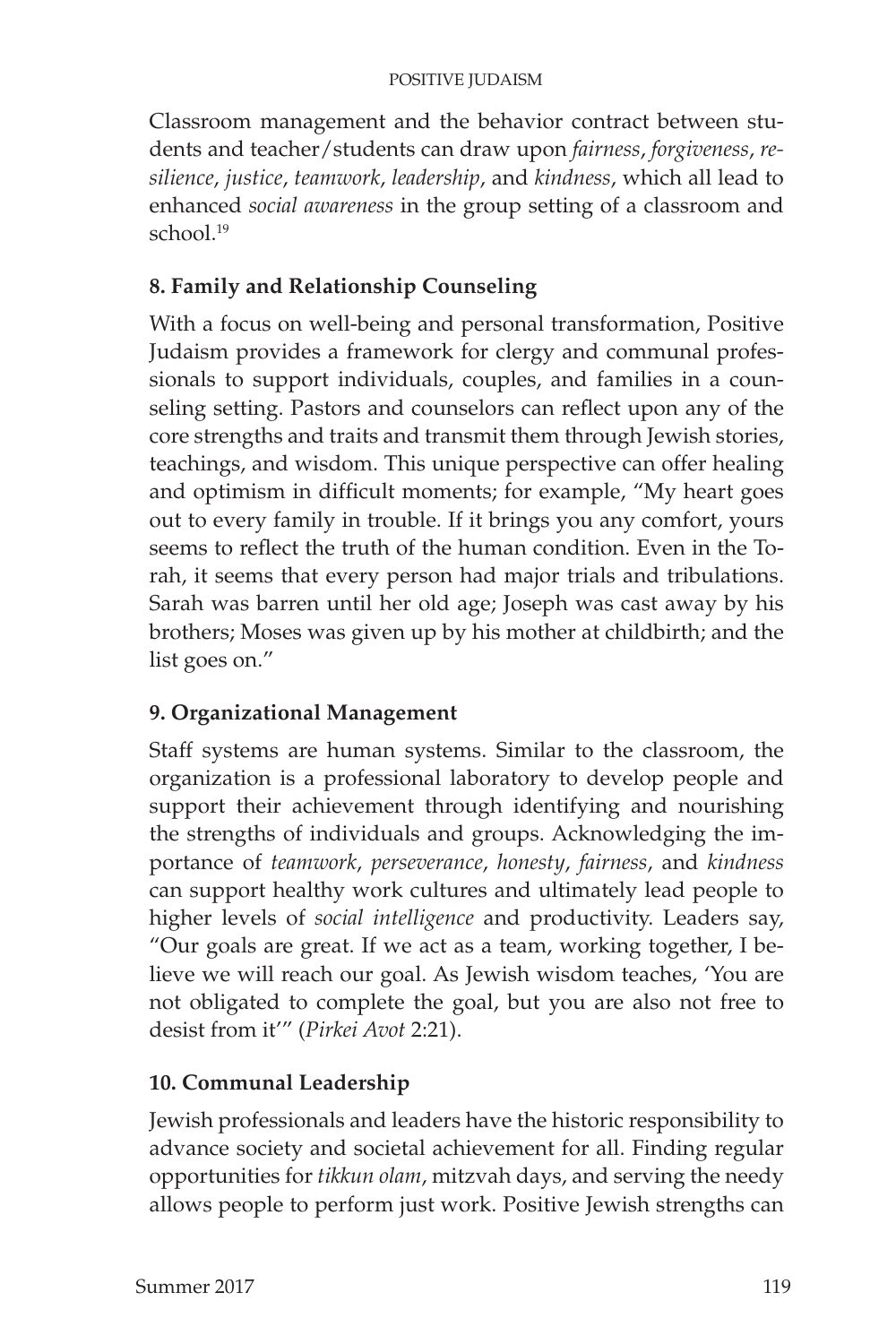also be used as a framework for communal planning. "What are our social goals and how to we develop leaders that will guide our community to achieve the best for all? How do we instill *hope*, *optimism*, *bravery*, *love*, *justice*, *fairness*, *a love of learning, perspective*, etc., into every layer of our community so that we may raise up each person and rise together?"

#### **VI. Conclusion**

There are many Jewish organizations, rabbis, teachers, and Jewish leaders all over the world that have a vision for innovative, expansive, and dynamic Jewish living in the twenty-first century. They have been successful at motivating their communities and their people to achieve great things. Their people feel loved, supported, and connected to each other, to Judaism, and to God. These leaders and these communities are touching the lives of their members in profound ways and know the inherent value, and they are applying some, if not all, of the methods and characteristics that enhance well-being.

Ultimately, Positive Judaism answers the question, "Why be Jewish?" For people who are seeking to enhance their personal well-being, for Jewish leaders who are seeking to have a relevant and positive impact in their ministry, and for congregations seeking to have a positive impact on their larger community, Positive Judaism offers a compelling framework for Jewish leadership and Jewish living in the twenty-first century.

#### **Notes**

- 1. Dr. Martin E. P. Seligman is the director of the Penn Positive Psychology Center. He is a leading authority in the fields of Positive Psychology, resilience, learned helplessness, depression, optimism, and pessimism. http://ppc.sas.upenn.edu/people/ martin-ep-seligman.
- 2. http://ppc.sas.upenn.edu/.
- 3. http://www.viacharacter.org.
- 4. http://www.viacharacter.org/www/About-Institute/ The-People.
- 5. https://positivepsychologyprogram.com/ harvard-positive-psychology-course-1504/.
- 6. The three most popular classification systems for measuring virtues and characteristics include: Gallup's Themes of Talent (www.